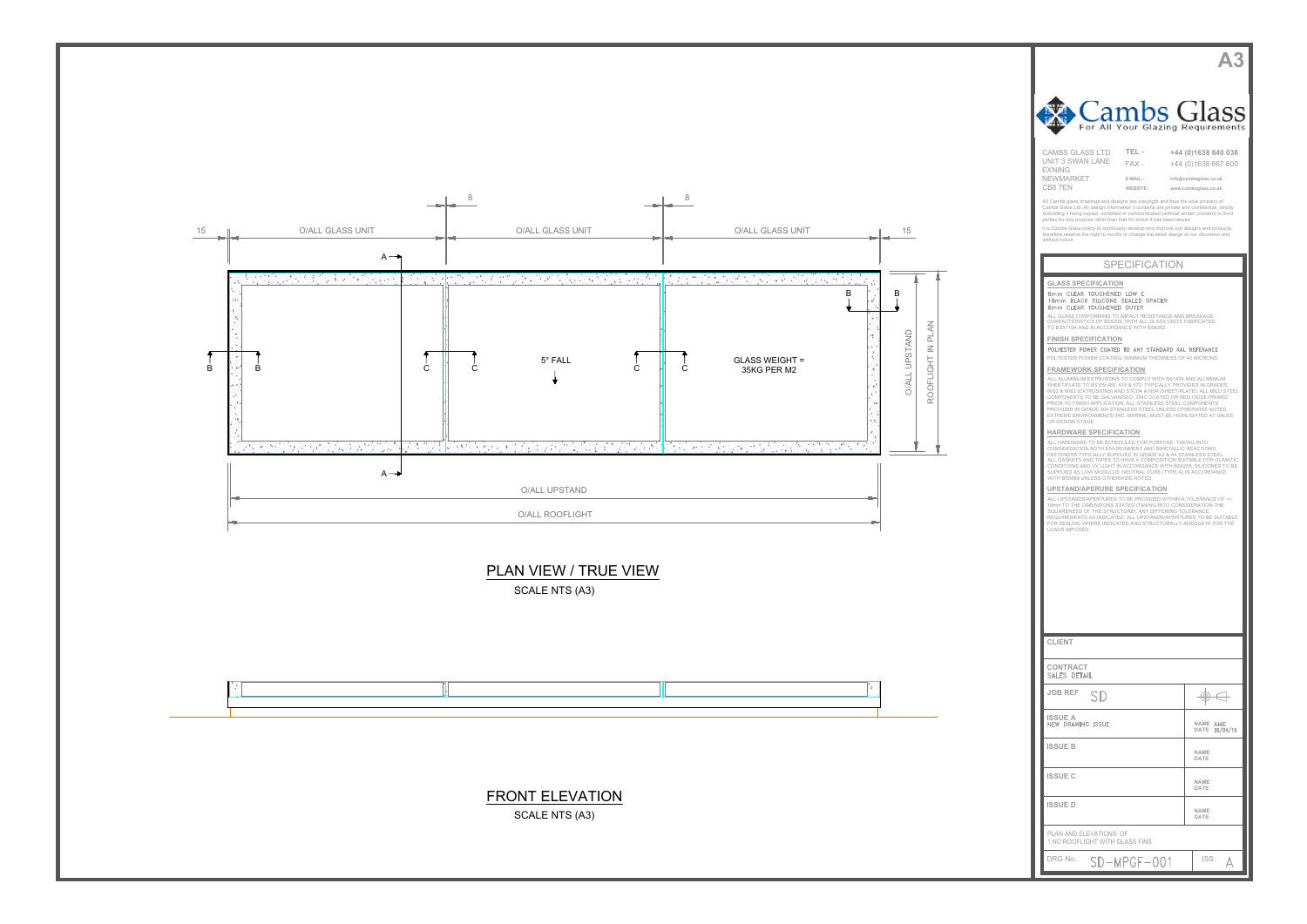

V<br>NAME<br>DATE **DATE**<br> **NAME DATE NAME DATE DATE**<br> **NAME EXAMPLE THE VALUE OF A SECURE CARR CARR CONTROL CONTROL CONTROL CONTROL CONTROL CONTROL CONTROL CONTROL CONTROL CONTROL CONTROL CONTROL CONTROL CONTROL CONTROL CONTROL CONTROL CONTROL CONTROL CONTROL CONTROL CONTROL CONTR** AND CONTRACT FOR CONSUMERANT CONTRACT AND CONSUMERANT CONTRACT CONTRACT CONTRACT CONTRACT CONTRACT CONTRACT CONTRACT CONTRACT CONTRACT CONTRACT CONTRACT CONTRACT CONTRACT CONTRACT CONTRACT CONTRACT CONTRACT CONTRACT CONTRA